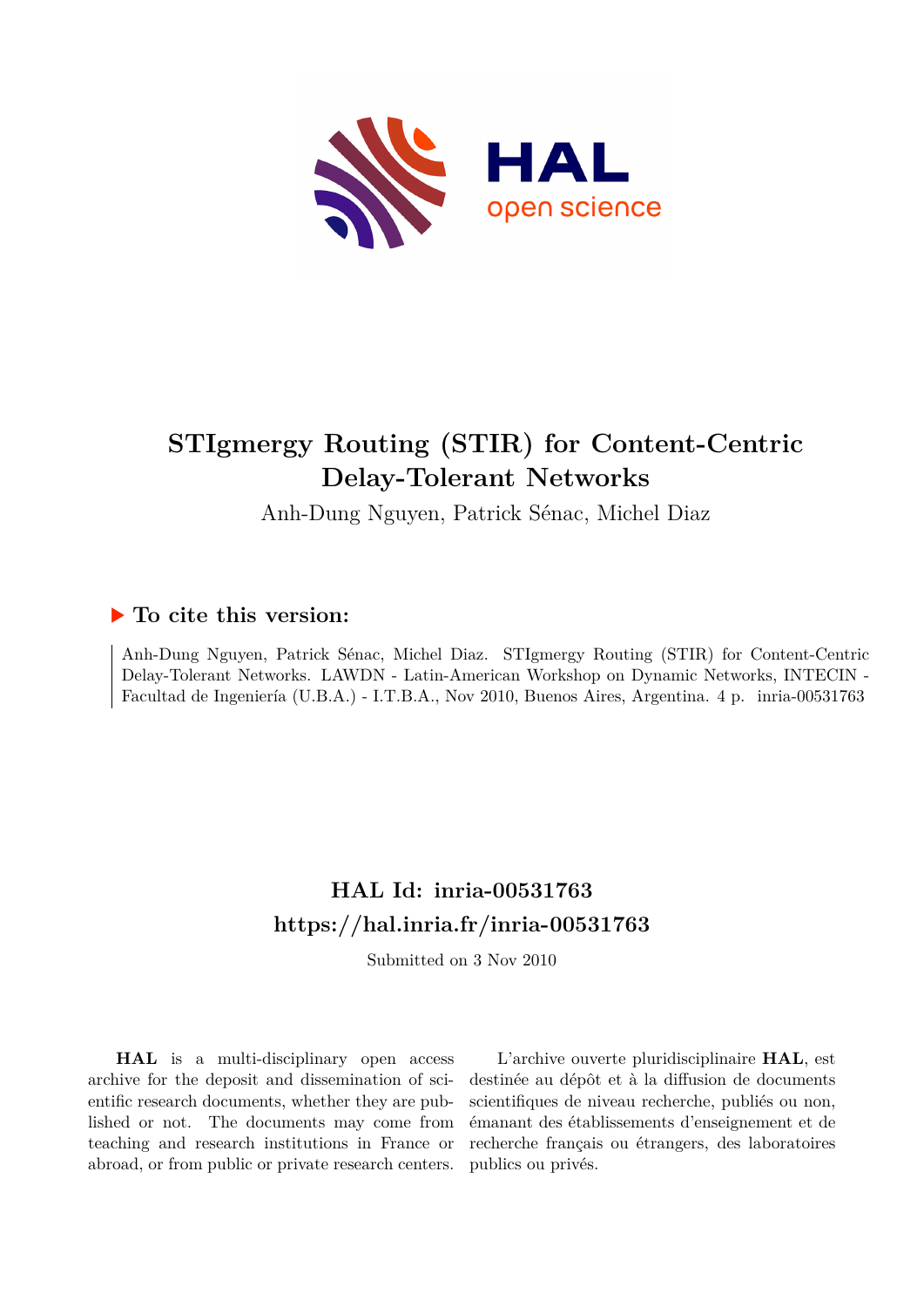# STIgmergy Routing (STIR) for Content-Centric Delay-Tolerant Networks

Anh-Dung Nguyen ISAE/University of Toulouse LAAS/CNRS Toulouse, France anh-dung.nguyen@isae.fr

Patrick Sénac ISAE/University of Toulouse LAAS/CNRS Toulouse, France patrick.senac@isae.fr

Michel Diaz University of Toulouse LAAS/CNRS Toulouse, France michel.diaz@laas.fr

*Abstract*—This paper introduces a STIgmergy based Routing protocol (STIR) for Content Centric Delay Tolerant Networks. STIR makes the most of spatio-temporal interactions between nodes to set up bio-inspired gradient fields between content producers and content users. STIR routing follows this gradient field to efficiently route information in Delay Tolerant Networks. The validation of this protocol has been coupled with the definition of a new mobility parametric model that makes possible to easily express the preferential locations and movements commonly observed in real human mobility traces. Performance evaluations by simulations demonstrate that STIR delivers better performances than traditional protocols even in case of highly dynamic networks.

*Index Terms*—Content Centric Network, Delay Tolerant Network, routing protocol, diffusion algorithm, gradient field

#### I. INTRODUCTION

Wireless network technologies evolved rapidly and dramatically in recent years. This evolution increased the qualitative and quantitative complexity of communication at the edge of a pervasive Internet that allows its users to access ubiquitously to an ever increasing space of ambient services. Advances in storage, processing, and communication performances of a sky rocketing population of mobile and wireless devices put a high pressure on access and core networks. Hence, the idea of using the processing, storage and communication capabilities of these mobile devices to extend and relieve the Internet from *Delay Tolerant Network (DTN)* inspired communication protocols and mechanisms applied amongst the galaxy of wireless devices. Indeed, when deployed at the periphery of the Internet, such an approach could reduce the Internet core traffic, while better exploiting the existing communication resources at the periphery.

Besides, the explosion of the amount of content accessible from the Internet today increased the complexity of information access by overloading the users and the network with the management of complex address spaces used for content access. Therefore, the user currently perceives and uses the Internet as a pervasive source of information and services "delivered by the network" and not by a specific source. This evolution of usage of the Internet entails potentially a sound paradigm shift from the legacy end-to-end communication paradigm to the *publish-subscribe* paradigm. The incoherence between the usage and the underlying communication architecture of the current Internet entails several availability, security and location-dependence issues ([6]). In order to solve these issues *Content Centric Network (CCN)* considers the content as a first class network citizens by replacing content address by content identifier. According to this approach the publishsubscribe paradigm allows content provider to publish their offers to the destination of contents users who express their interest on this content by subscribing to it. Therefore, one of the big challenges of CCNs is to define routing protocols that makes it possible to efficiently route and disseminate content between the providers and the users. This is the target of the contribution introduced in this paper: a contribution at the crossing of two evolutions of the Internet - DTN and CCN.

We define then *Content Centric Delay Tolerant Networks (CCDTNs)* as partially connected dynamic networks which provide content/service access through the content-centric publish-subscribe paradigm. In this paper, we address the issue of content routing problem in such dynamic networks.

The rest of this paper is structured as follows. At first, related works are discussed in Section II. We formulate the routing problem in CCDTNs in Section III followed by the details of STIR in Section IV. In Section V, we give some performance evaluation of STIR by simulations. Finally, Section VI will conclude the paper and discuss about future works.

#### II. STATE OF THE ART

The content-centric communication concentrates a lot of attention in the networking research community but to the best of our best knowledge, there are few works addressing it in the DTNs field. One of the most relevant works is SocialCast ([2]) where the authors solve the publish-subscribe routing problem in DTNs by using some social interaction metrics to select the best candidate to relay the message. Kalman filter is used to predict the future evolution of node's utility which is processed as a scalar value that takes into account the variation of node's connectivity and their social interests. The work is based on the assumption that nodes sharing the same interest are likely to be colocated. Although this contribution promotes the combination of social colocation metric and mobility pattern metric for processing node's utility, it appears that the routing's latency is lower when only the mobility based metric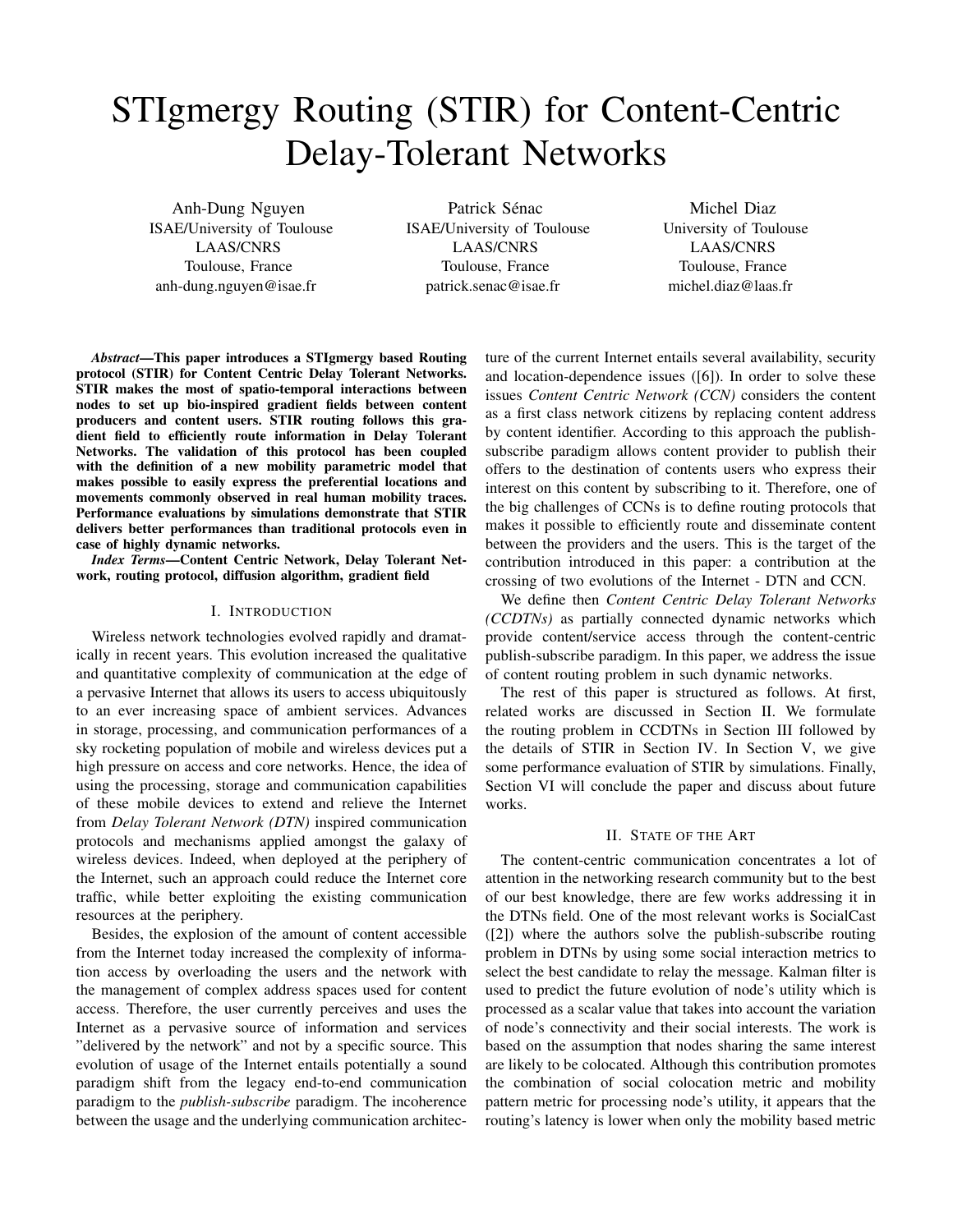is used. Our approach is simpler and more universal because we leverage on spatio-temporal interaction between neighbor nodes whatever their social or interest relationship.

Another work in this field is SARAH ([4]). This work addresses the problem of supporting content-based communication in intermittently connected mobile adhoc networks (MANETs). Whereas DTN treats the worst case where nodes could be totally disconnected from the others ones, the authors consider the mobile network likes disconnected MANET islands. A content catalog is at first broadcast into the network. The interested nodes then reply to the content publisher via unicast communication. The publisher finally broadcast the content in the network to all the users. Regarding the routing, the authors use some kind of limited range flooding for the broadcasting and source routing for the unicasting. Although working with MANET, this type of routing can not be applied to DTNs where nodes can be totally disconnected in space and time. Moreover source routing and end-to-end communication mechanisms are not adapted to CCNs.

For DTNs, many routing protocols were proposed (see [10] for a review), manny of them deal only with the end-to-end communication. The most basic protocol is Epidemic routing which insures a global message diffusion with a low latency but at a high and prohibitive cost in term of buffering, bandwidth and power consumption. Constrained diffusion protocols try to find a good trade-off between a high probability to reach the receivers and resource use. In this protocol family, Spray and Wait ([9]) is a multiple-copies based protocol which limits the number of sent copy of each original message. At each contact, the message carrier node share a quantity of copies to the encountered node. The protocol was shown to provide better performances in term of delivery and delay while optimizing resources compared to Epidemic routing. PROPHET ([8]) is another interesting routing scheme in which an utility value denoting the probability of reaching the destination is attributed to each node. The node with higher utility will be a better candidate to forward message.

The content-centric paradigm is not a recent idea. Whereas many works addressed this issues by providing a specific application layer to support content-centric communication, the most relevant one was introduced by Van Jacobson et al in [6]. In this "clean slate" approach, the authors redesigned the Internet architecture by treating content as a network first class citizen and by decoupling location from identity.

Finally, the dynamic reinforcement of network path based on a gradient field established between information providers and users has been initially introduced in the wireless sensor network field in the well-known Direct Diffusion protocol ([5]). In this protocol, three phases are defined for data retrieval. A first sensing phase is used to disseminate the interest into the network. This dissemination sets up a gradient field to draw data towards receivers along the best path dynamically selected according to the performance of several potential paths.

In this work, we inspire from these existing ideas to tackle the routing problem in CCDTN. We define an utility metric as the interest degree of a node with respect to a content. This metric will be dynamically computed at each node according the spatio-temporal characteristics of human mobility. The scalar field created by of node's utility value will establish evolutionary gradient which draw the content to the users.

#### III. PROBLEM STATEMENT

In a CCDTN network, let  $N$  mobile nodes (i.e. communication devices carried by human) move according to a mobility model  $M$ . In order to capture the spatio-temporal correlation of node's interactions and the locality of movement that have been observed in real mobile traces ([1], [3]), we have defined a new mobility model that will be described in section V. The network communication is via wireless links without any infrastructure. Nodes may suffer from intermittent connections due to the fragmentation of network and can only exchange information by opportunistic contacts. A contact occurs when a node moves into the radio range of another node. Let  $P$  nodes be the publishers of a content  $c$  and  $U$  nodes be the users of this content. We assume that the content publication is managed by an external mechanism apart from the routing protocol and that in consequence the users know already the descriptor of the content or service. To receive the content  $c$ , one or many user nodes begin to disseminate their interest message into the network (i.e. they register to the considered information or service). When a publisher receives a registration message corresponding to its published information/service, he returns the content or applies the service. In the next section we will show how in such networks, by exploiting a bio-inspired approach, we can define a routing scheme that delivers good performances (in term of latency, delivery ratio, etc) while optimizing the use of network resources.

#### IV. STIR ALGORITHM

Our idea comes from the shortest path finding behavior applied by ants for food retrieval. When finding food ants drop pheromone along their path back to their nest. This adaptive path will be followed and be dynamically reinforced or modified by the other ants according to the evolution of the path conditions (e.g. obstacles, evolution of the state of the source of food). This mechanism exploits the stigmergy (i.e. spatio-temporal correlation of direct or indirect interaction of agents) involved between the considered mobile agents. In the case of ants the pheromone density plays as a spatiotemporal attractor for ants. As pheromone is volatile, ants always tend to choose the best path (i.e. the most used) and the less efficient paths gradually disappear. In the same manner, in our routing protocol, mobile nodes leverage on the spatio-temporal intensity of their interactions to create virtual paths (i.e. with no geographic significance) defined from gradient field between content publishers and content users. We leverage on the correlation in movement of nodes in space and time to maintain the best spatio-temporal path that offer the shortest delivery delay.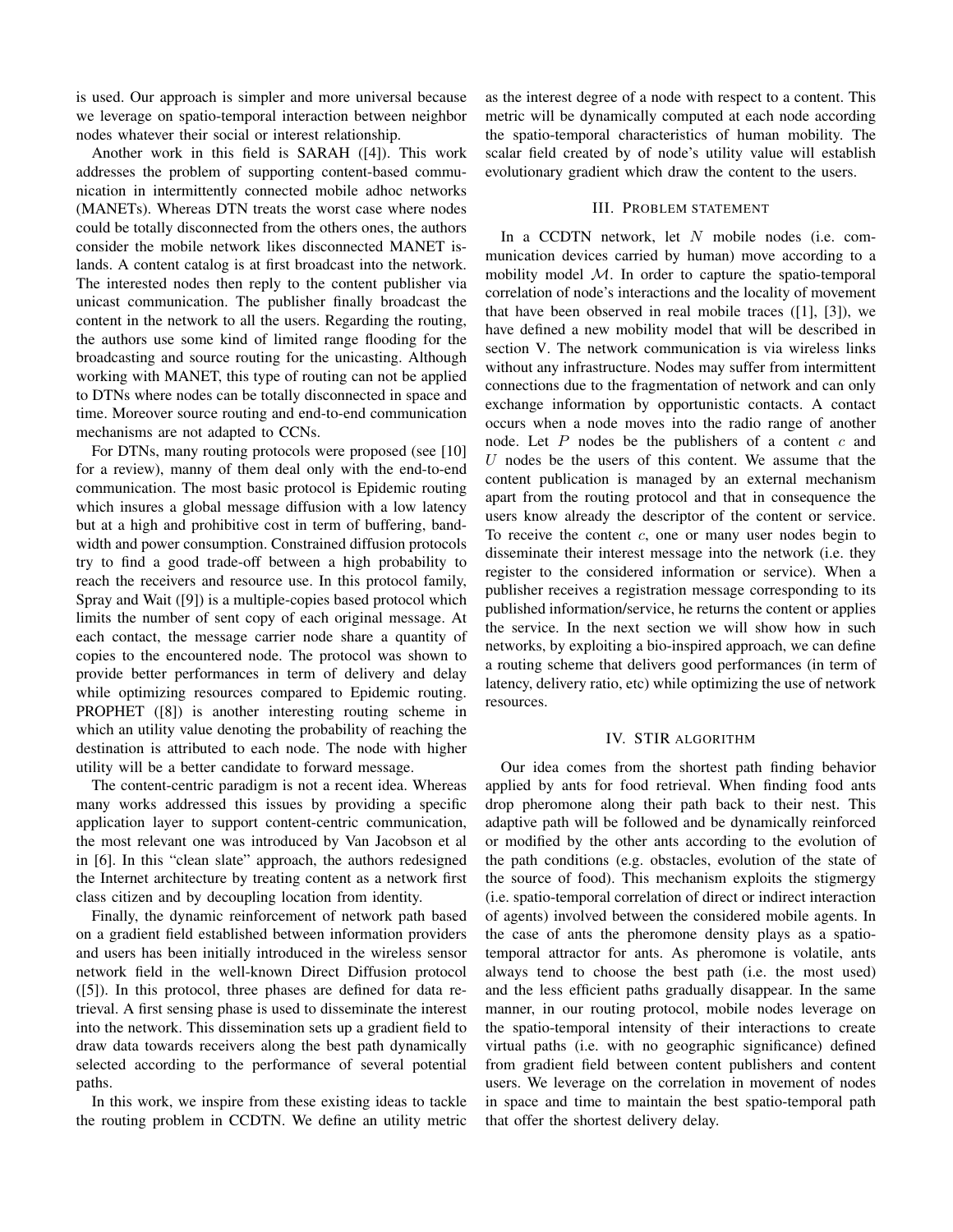

STIR consists of 3 mechanisms: Interest diffusion, Gradient management and Content diffusion. The figures illustrate these 3 mechanisms.

#### *A. Interest diffusion*

The goal of this mechanism is to efficiently disseminate the Interest message to content publisher. For this, we inspired from the the Binary Spray and Wait protocol ([9]). The algorithm works as follows.



Algorithm 1: Interest diffusion algorithm

#### *B. Gradient management*

This mechanism aims to define and maintain coherently on each node and for each content/service  $c$ , a scalar called utility for content c on node n that we note  $U(c, n)$ . This value reflects the proximity in time and space between the content user and the considered node (i.e. how often the node meets the user). The set of utilities for a given content  $c$  among the whole set of nodes defines a space of gradient pointing from the source to the destination of  $c$ . The mechanism ensures that:

- content user nodes keep their utility to the maximum value  $U_{max}(c)$ ,
- content publisher nodes keep their utility to the minimum value  $U_{min}(c)$ ,
- content carrier nodes have utility values ranged in  $|U_{min}(c), U_{max}(c)|$  depending on the spatio-temporal correlation between them and the content user.

Two rules have been defined for the utility evolution according to the previous constraints:

• Reinforcement: at each contact between two nodes  $n_i$  and  $n_i$ , the utility evolution is defined by the formula

$$
U_{\text{new}}(c, n_i) = \alpha \times U_{\text{contact}}(c, n_j) + (1 - \alpha) \times U_{\text{old}}(c, n_i),
$$
\n(1)

where  $\alpha \in [0, 1]$  is the reinforcement coefficient,  $U_{\text{new}}(c, n_i)$  is the updated utility value of  $n_i, U_{\text{old}}(c, n_i)$  is the old utility value of  $n_i$  and  $U_{\text{contact}}(c, n_j)$  is the utility value of the encountered node  $n_i$ .

• Aging: the utility of a node decreases exponentially between encounters following the formula

$$
U_{\text{new}}(c, n_i) = U_{old}(c, n_i) \times \beta^t,\tag{2}
$$

where  $\beta \in [0, 1]$  is the aging coefficient and t is the time elapsed from the last encounter.

Note that the content user and content publisher nodes don't change their utility during the algorithm. This results in the creation of gradient between the "picks" (content users) and the "wells" (content publishers). For utility value distribution, we use a constrainted flooding mechanism. Algorithm 2 summerizes how the mechanism works.





#### *C. Content diffusion*

The reinforcement rules coupled with the spatio-temporal correlation of node's movement leads to the convergence of the gradient field and creates shortest paths between content publishers and content users. Consequently, the content has to simply "flow" along these paths to reach the users. Therefore the content forwarding decision consist of selecting a node with a higher utility value. The dissemination is also provided by Binary Spray and Wait protocol. Algorithm 3 summerizes this mechanism.



Algorithm 3: Content diffusion algorithm

#### V. SIMULATION RESULTS

Since STIR bases on the spatio-temporal correlation in node's mobility patterns, it's vital that the mobility model we use can capture this characteristic. Therefore we developed a new parametric mobility model which abstracts the locality